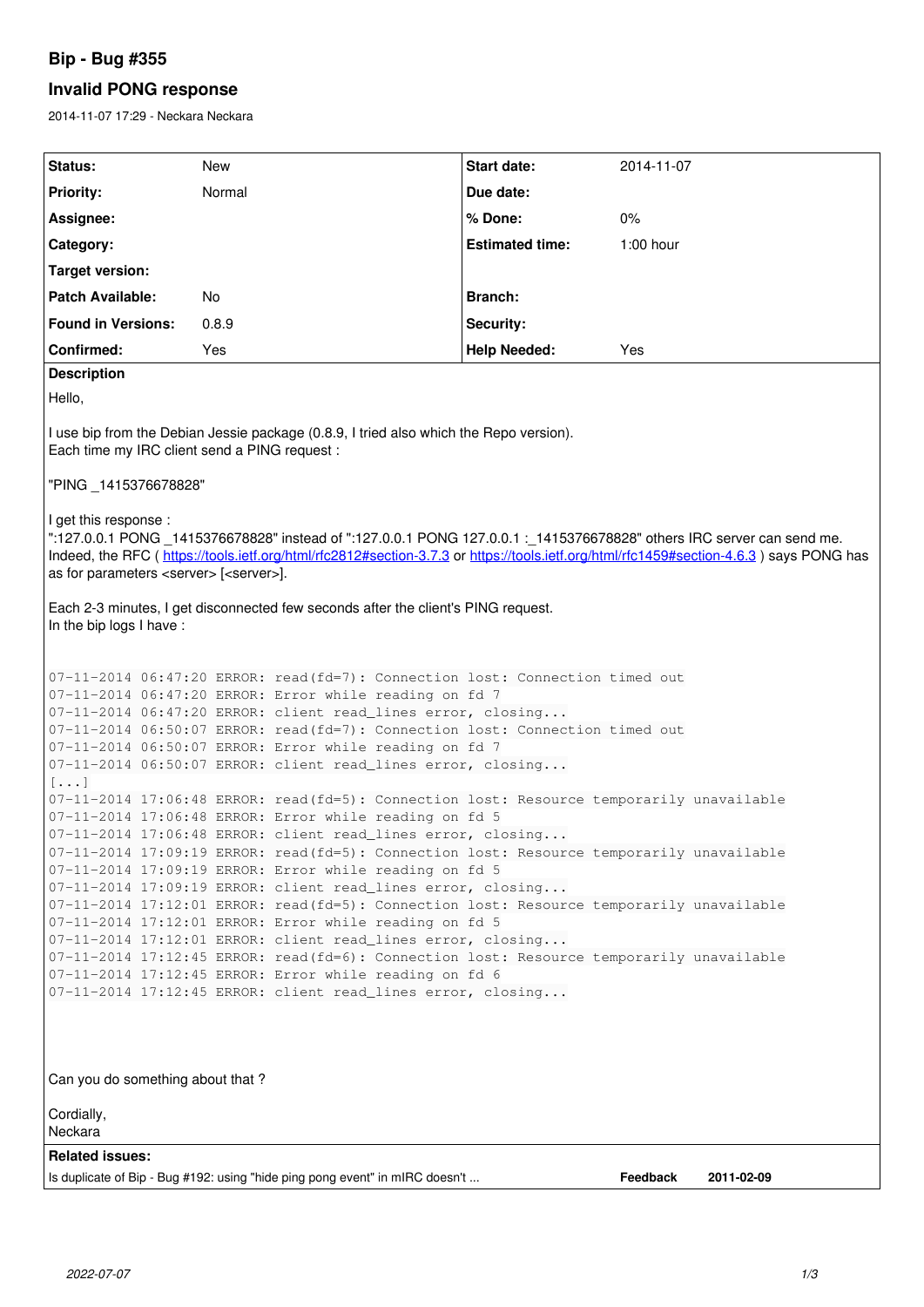#### **History**

#### **#1 - 2014-11-07 17:35 - Neckara Neckara**

I think the problem is in <https://projects.duckcorp.org/projects/bip/repository/revisions/master/entry/src/irc.c>

In irc\_dispatch\_client (line 1112) or in irc\_dispatch\_server (line 367).

#### **#2 - 2014-11-07 17:36 - Pierre-Louis Bonicoli**

Which IRC client do you use ? Could you indicate an IRC server used ?

#### **#3 - 2014-11-07 17:38 - Pierre-Louis Bonicoli**

*- Description updated*

#### **#4 - 2014-11-07 17:48 - Neckara Neckara**

Hello I use Icedove (Thunderbird) as IRC Client and inspircd as IRC server.

I try with Quakenet servers, they send : PING \_1415378784294 :underworld1.no.quakenet.org PONG underworld1.no.quakenet.org :\_1415378784294

#### **#5 - 2014-11-07 19:21 - Neckara Neckara**

Seems to be the same bug than  $\frac{\#192}{}$ :<https://projects.duckcorp.org/issues/192>

#### **#6 - 2014-11-07 20:13 - Neckara Neckara**

To fix the bug, replace the line 1112 in the file /src/irc.c : WRITE\_LINE1(CONN, link\_name((struct link\_any \*)ic), "PONG", irc\_line\_elem(line, 1));

```
Bv:
/** begin */
```

```
size_t offset = strlen("PONG");
        char * command = malloc( offset + 1 + strlen(link_name((struct link_any *)ic)) + 1 );
        strcpy(command, "PONG");
        command[offset++] = ' ';
                strcpy(command + offset, link_name((struct link_any *)ic) );
char * param = malloc( strlen(irc_line_elem(line, 1)) + 1 + 1);
               param[0] = ':';
                strcpy(param + 1, irc_line_elem(line, 1));
```

```
WRITE_LINE1(CONN(ic), link_name((struct link_any * )ic), command, param);
                 free(param):
                                 free(command);
   /** end */
```
I think there is a way more "correct" with your functions but I don't know your API very well and the code isn't really readable.